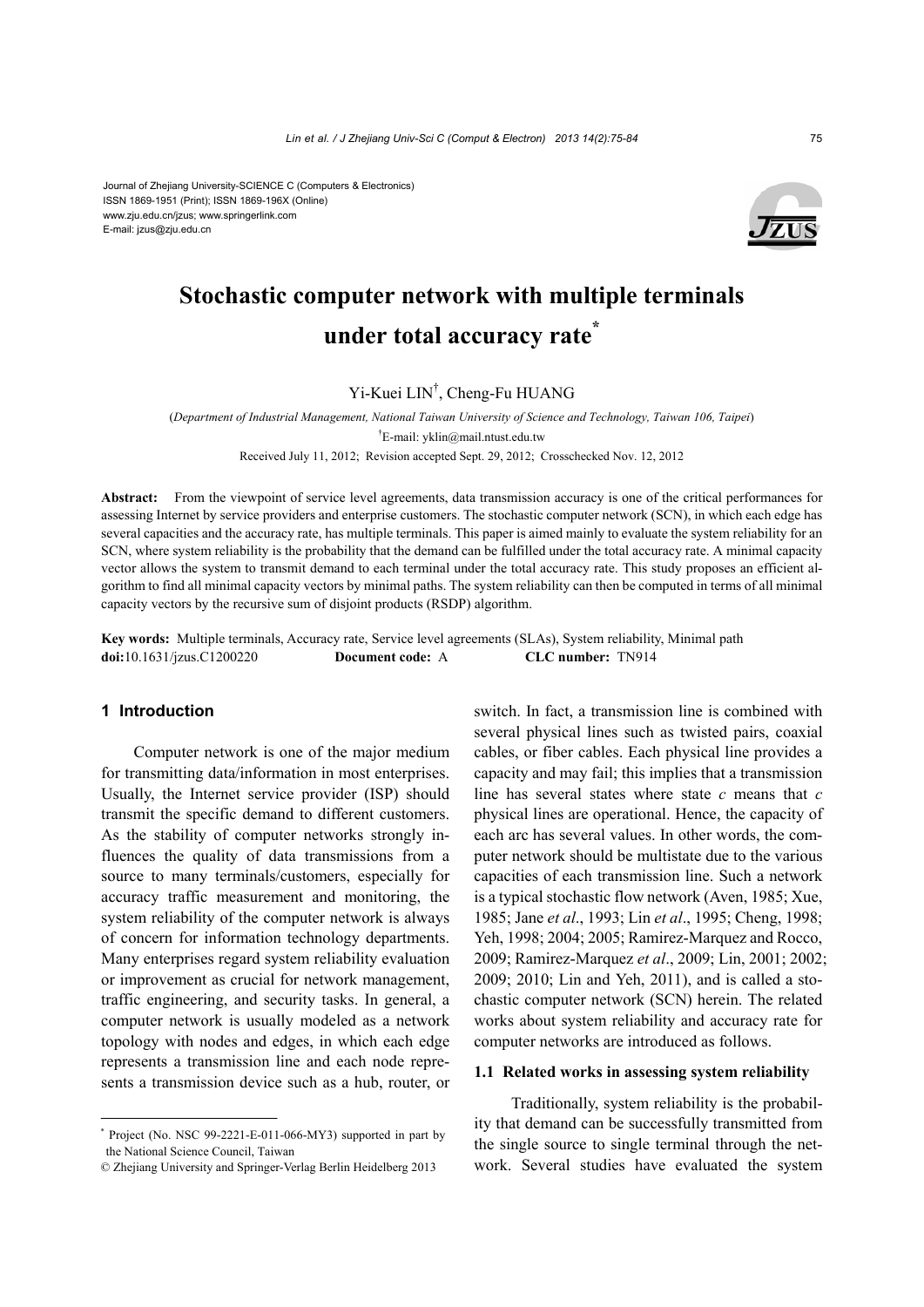reliability in terms of minimal cuts (Aven, 1985; Jane *et al*., 1993; Lin, 2002; 2010; Lin and Yeh, 2011) or minimal paths (Aven, 1985; Xue, 1985; Lin *et al*., 1995; Lin, 2001; 2009). A minimal path is an order sequence of edges from the source to the terminal with no cycle being used to decide the flow assignments in a network. For the perfect node case with only a capacity constraint, several researchers (Xue, 1985; Lin *et al*., 1995; Yeh, 1998) have presented algorithms to generate all minimal capacity vectors for demand to evaluate the system reliability.

#### **1.2 Related works involving accuracy rate**

From the viewpoint of network operations, management, and engineering, service level agreements (SLAs) are an important part of the networking industry (Wang *et al*., 2011). SLAs are used in contracts between ISPs and their customers. An SLA can be measured by many criteria: for instance, availability, delay, loss, and out-of-order packets. A basic index is the accuracy rate, which is often used to measure the performance of enterprise networks. The file is said to be transmitted correctly only if the file received at the terminal is identical to the original file. In fact, data transfer is done through packet transmission. Thus, the accuracy rate is the ratio of correct packets to all packets. The ISP should and promise to furnish with a specific accuracy rate and fulfill the requirements from all customers according to their contracts of SLAs. Therefore, from the perspective of quality of service (QoS) (Huang *et al*., 2009; Sausen *et al*., 2010; Zibanezhad *et al*., 2011), maintaining a high network accuracy rate is essential for enterprises to survive in a competitive environment. Many researchers have discussed the issues related to measuring local area network (LAN) traffic (Chlamtac, 1980; Amer, 1982; Jain and Routhier, 1986), and previous studies have considered flow accuracy in traffic classification. Such flows are called elephant flows. Since high packet-rate flows have a great impact on network performance, identifying them promptly is important in network management and traffic engineering (Mori *et al*., 2007). A conventional method for estimating the accuracy rate of large or elephant flows is the use of packet sampling. However, packet sampling is the main challenge in network or flow measurements. Statistical sampling of network traffic has been used to measure traffic on NSFNET (Claffy *et al*., 1993). Jedwab *et al*. (1992) proposed an algorithm to limit the flow packet count estimation error of the largest flows using a statistical traffic model. Feldmann *et al*. (2001) presented a model for traffic demands to support traffic engineering and performance debugging of large ISP networks. Choi *et al*. (2003) used packet sampling to accurately estimate large flows under dynamic traffic conditions.

#### **1.3 The addressed problem**

In the previous references mentioned above, the system reliability is evaluated for the network with one source to one sink. However, multiple terminals and accuracy rate in a computer network are quite important criteria, but to the best of our knowledge there has been no literature that includes both criteria for assessing system reliability. From the perspective of SLAs, providers need to fulfill each customer's required demand with the accuracy rate. In the SCN, the provider can be regarded as a source, and customers are regarded as multiple terminals. The purpose of this paper is to evaluate the system reliability, i.e., whether the SCN satisfies each customer's requirement, including demand and accuracy rate. The system reliability for multiple terminals is defined as the probability that the demand at each terminal can be successfully satisfied, and all received flows should meet the total accuracy rate. An efficient algorithm is proposed to generate all minimal capacity vectors fulfilling all customers' requirements. The system reliability can be computed easily in terms of such vectors. This value of system reliability allows the network supervisor to comprehend the ability of the SCN and how it can be used to improve the SCN to enhance the system reliability.

#### **2 Stochastic-flow network model**

Let  $G=(E, N, M)$  be a stochastic-flow network where  $E = \{e_i | 1 \le i \le n\}$  is the set of edges, *N* is the set of nodes, and  $M = \{M_1, M_2, ..., M_n\}$  with  $M_i$  being the maximum capacity of edge *ei*. The network *G* further satisfies the following assumptions:

1. The capacity of each edge is stochastic with a given probability distribution.

2. The capacities of different edges are statistically independent.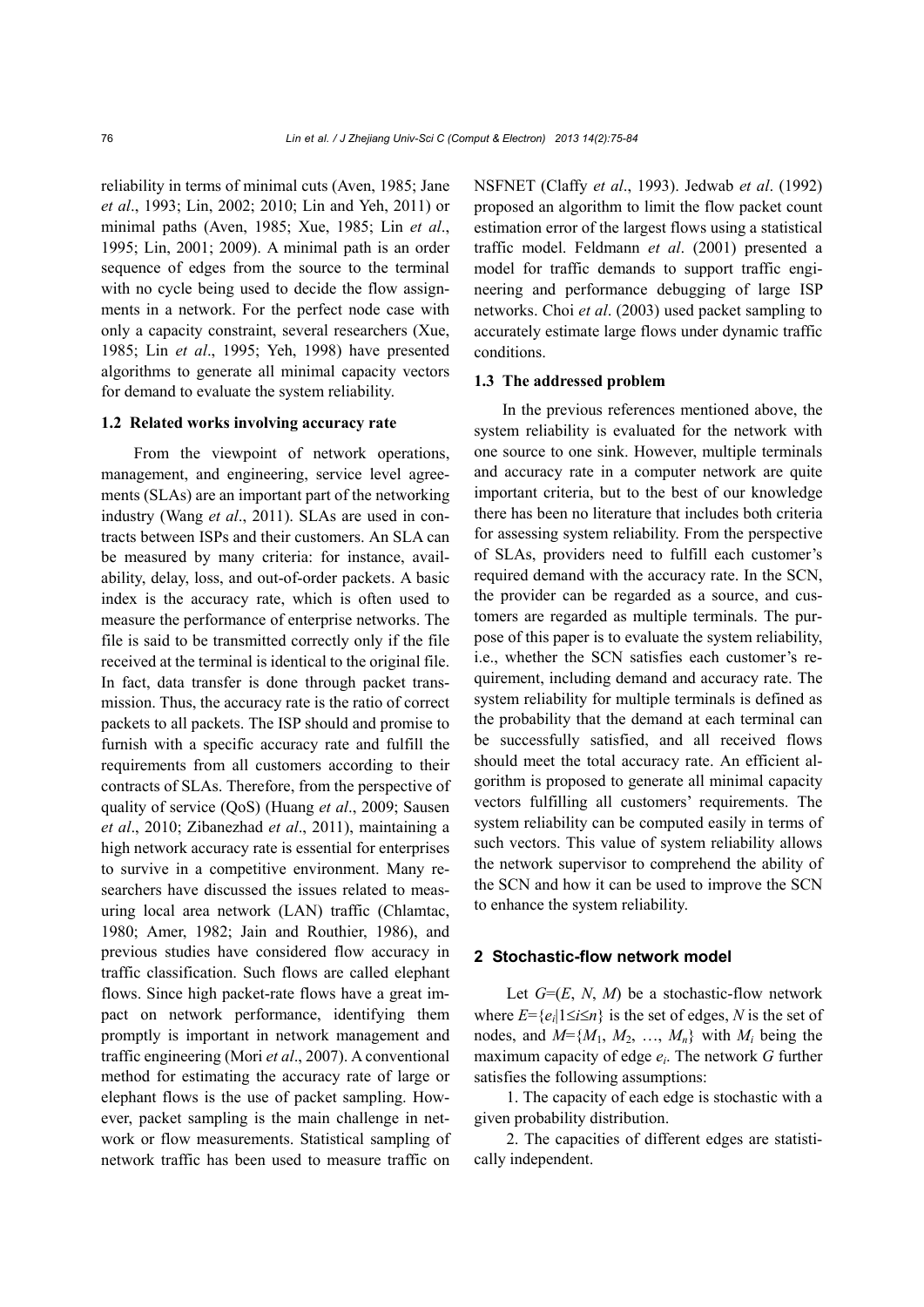3. Flow in the network must satisfy the flowconservation law (Ford and Fulkerson, 1962). This means no flow is lost during transmission.

4. Each node is perfectly reliable.

# **2.1 System reliability evaluation**

Suppose there are totally *m* minimal paths from the source to all terminals:  $mp_1$ ,  $mp_2$ , ...,  $mp_m$ . The flow model can be described in terms of capacity vector  $X=(x_1, x_2, ..., x_n)$  and flow vector  $F=(f_1, f_2, ..., f_n)$  $f_m$ ), where  $x_i$  denotes the current capacity of edge  $e_i$ and *fj* denotes the current flow on mp*j*.

The total accuracy rate is the ratio of correct data to all received data. The system reliability  $R_{DA}$  is the probability that the network can fulfill the demand  $D=(d_1, d_2, ..., d_r)$  and total accuracy rate *A*, where  $d_u$ is the demand on terminal  $t_u$ . That is,  $R_{D,A} \equiv Pr\{X|X\}$ meets  $(D, A)$ }. For convenience, let  $\Omega \equiv \{X|X\}$  meets  $(D, A)$ . Then, the system reliability  $R_{D,A}$  is

$$
R_{D,A} = \Pr\{Q\} = \sum_{X \in \Omega} \Pr\{X\},\,
$$

where  $Pr{X} = Pr{x_1}Pr{x_2}...Pr{x_n}$  by assumption 2.

# **2.2 Relationship between** *X* **and** *F*

Any flow vector *F* that is a feasible flow-pattern under *M* satisfies

$$
\sum_{j=1}^{m} \{f_j \mid e_i \in \text{mp}_j\} \le M_i, \ i=1, 2, ..., n,
$$
 (1)

where  $\sum_{j=1}^{m} {f_j | e_i \in mp_j}$  is the amount of flow through  $e_i$ . Constraint  $(1)$  means that the total flow on  $e_i$  (i.e., the loading of  $e_i$ ) cannot exceed the maximum capacity of  $e_i$ . For convenience, the set of  $F$ 's that are feasible under *M* is denoted by  $F_M$ . Similarly, **F** is feasible under *X* if it satisfies

$$
\sum_{j=1}^{m} \{f_j \mid e_i \in \text{mp}_j\} \leq x_i, \ i=1, 2, ..., n. \qquad (2)
$$

Thus,  $F_X = \{F | F$  is feasible under  $X\}$ . Furthermore, the flow *F* is said to meet the demand  $\boldsymbol{D}=(d_1, d_2, ..., d_r)$ and total accuracy rate *A* if it satisfies

$$
\sum_{j=1}^{m} \{f_j \, | \, mp_j \in Q_u\} \ge d_u, \ u=1, 2, ..., r, \qquad (3)
$$

and

$$
\sum_{j=1}^{m} \Bigl(f_j \prod (a_i \mid e_i \in \text{mp}_j) \Bigr) / \sum_{j=1}^{m} f_j \ge A, \qquad (4)
$$

where  $Q_u$  is the set of minimal paths from the source to the terminal  $t<sub>u</sub>$ . The value  $a<sub>i</sub>$  is the accuracy rate of edge  $e_i$ ,  $i=1, 2, ..., n$ . Constraint (3) implies that the each received flow at terminal  $t<sub>u</sub>$  is larger than or equal to the demand  $d_u$ . In constraint (4), the value  $\prod (a_i | e_i \in mp_i)$  is the accuracy rate of minimal path *j*, and  $f_j \prod (a_i | e_i \in mp_j)$  is the value of accuracy flow through mp<sub>j</sub>. Thus,  $\sum_{j=1}^{m} (f_j \prod (a_i | e_i \in mp_j))$  is the total value of accuracy flow, and the value of  $\sum_{j=1}^{m} (f_j \prod (a_i | e_i \in mp_j)) / \sum_{j=1}^{m} f_j$  is the total accuracy rate of the SCN.

For terminals  $(t_1, t_2, ..., t_r)$ , a capacity vector *X* is defined to meet the demand  $\boldsymbol{D}=(d_1, d_2, ..., d_r)$  and total accuracy rate *A* if there exists a flow vector  $F \in$  $F_X$  which meets the demand  $\bm{D}$  and total accuracy rate *A.* We thus have the following definition:

**Definition 1** The capacity vector *X* meets (*D*, *A*) if and only if there exists an  $\mathbf{F} \in F_X$  meeting  $(D, A)$ .

# 2.3 Generation of  $(D, A)$ -MPs

Although  $R_{D,A} = \sum_{X \in \Omega} Pr\{X\}$ , it is an inefficient method to find all such *X* and then sum their probabilities for obtaining  $R_{D,A}$ . Let  $\Omega_{min} \equiv \{X|X \text{ is minimal}\}$ w.r.t. ≤ in *Ω*} be the set of minimal vectors in *Ω*. Each  $X \in \Omega_{\min}$  is called a (*D*, *A*)-MP in this paper.

**Definition 2** *X* is a (*D*, *A*)-MP if and only if (1)  $X \in \Omega$ and (2)  $Y \notin \Omega$  for any capacity vector *Y* with *Y* < *X* (where *Y*<sup> $\le$ *X*</sup> if and only if *y<sub>i</sub>* $\le$ *x<sub>i</sub>* for *i*=1, 2, …, *n* and *Y* $X$  if and only if *Y* $\leq$ *X* and *y*<sub>*i*</sub> $\leq$ *x<sub>i</sub>* for at least one *i*). Then the system reliability can be rewritten as

$$
R_{D,K} = \Pr\{Q\} = \Pr\{Y|Y \ge X \text{ for a } (D, A) \text{-MP } X\}. \quad (5)
$$

A critical property for any *X* meeting (*D*, *A*) is stated in the following lemma:

**Lemma 1**  $X \in \Omega$  if and only if there exists an  $F \in F_X$ which satisfies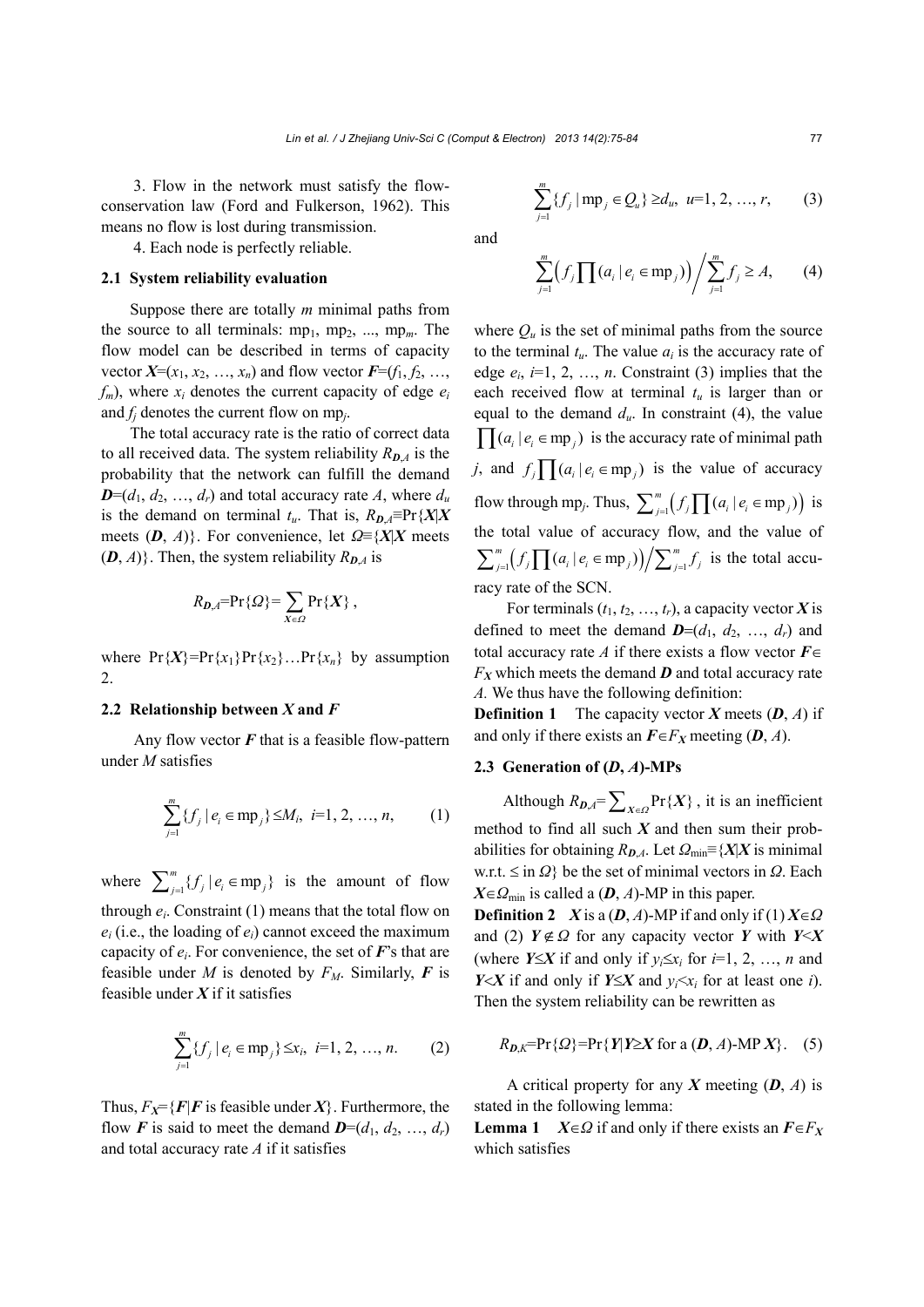$$
\sum_{j=1}^{m} \{f_j \mid \text{mp}_j \in Q_u\} = d_u, \ u=1, 2, ..., r. \qquad (6)
$$

**Proof** Suppose  $X \in \Omega$ ; i.e., *X* meets (*D*, *A*) and there exists an  $\mathbf{F} \in F_X$  such that  $\sum (f_i | mp_i \in Q_u) \ge d_u$ ,  $u=1$ , 2, ..., *r*. Without loss of generality, for  $f_i$  and  $d_u$ , assume mp<sub>1</sub> $\in Q_1, f_1 > 0$ , and  $\sum (f_i | mp_i \in Q_1) = d_1 + 1$ . Let  $F=(f_1', f_2', \ldots, f_m')=(f_1-1, f_2', \ldots, f_m')$ . Then  $F'\le F$  ( $F' \in$ *F<sub>X</sub>*) and  $\sum (f'_i | mp_i \in Q_i) = \sum (f_i | mp_i \in Q_i) - 1 = d_1$ . This implies that we can find an *F* with  $\sum (f_i | mp_i \in Q_i) = d_u$  for  $u=1, 2, ..., r$ . Conversely, if there exists an  $F \in F_X$  which satisfies Eq. (6), then *XΩ* by Definition 1.

For each flow vector *F* satisfying both constraints (4) and (6), the corresponding capacity vector  $Z_F=(x_1, x_2, \ldots, x_n)$  is generated via

$$
x_i = \sum (f_j \mid e_i \in \text{mp}_j), \ \ i=1, 2, ..., n. \tag{7}
$$

Since any  $\bf{F}$  satisfying constraints (4) and (6) meets  $(D, A), Z_F$  also meets  $(D, A),$  i.e.,  $Z_F \in \Omega$  (by Lemma 1). An important property of (*D*, *A*)-MP is subsequently stated as follows:

**Theorem 1** If *X* is a  $(D, A)$ -MP, then there exists at least one  $\vec{F} \in F_M$  such that  $\vec{X} = \vec{Z}_F$ .

**Proof** If  $X=(x_1, x_2, ..., x_n)$  is a  $(D, A)$ -MP, then there exists an *F* such that  $F \in F_X$ . Let  $Z_F=(y_1, y_2, \ldots, y_n)$  be generated from *F*. Constraint (2) implies that  $Z_F \leq X$ . Hence,  $x_i \geq v_i$  for each *i*. Without loss of generality, for *x<sub>i</sub>*, let *x*<sub>1</sub>>*y*<sub>1</sub>. Set *Y*=(*x*<sub>1</sub>-1, *x*<sub>2</sub>, …, *x<sub>n</sub>*) with *Y* < *X*. Then *Y* $\geq$ **Z**<sub>*F*</sub> and *F* $\in$ *F*<sub>*Y*</sub>. This implies that *Y* satisfies (*D*, *A*). It contradicts that  $X$  is a  $(D, A)$ -MP. We conclude that  $x_i = y_i$  for each *i*, i.e.,  $X = Z_F$ .

Let  $\mathcal{Y} = \{Z_F | F \text{ satisfies constraints (4) and (6)}\}$ and  $\mathcal{W}_{\text{min}} = \{X|X \text{ is minimal w.r.t. } \leq \text{in } \mathcal{W}\}\$ . By Theorem 1, *Ψ* contains all (*D*, *A*)-MPs, i.e.,  $\mathcal{V} \supseteq Q_{\min}$ . The following theorem further proves that  $\mathcal{Y}_{\text{min}}$  is the set of  $(D, A)$ -MPs (i.e.,  $\Psi_{\min} = \Omega_{\min}$ ):

**Theorem 2**  $\{(D, A)$ -MPs $\} = \Psi_{\text{min}}$ .

**Proof** Suppose  $X \in \mathcal{Y}_{\text{min}}$  (note that  $X \in \Omega$ ) but it is not a (*D*, *A*)-MP. Then there exists a (*D*, *A*)-MP *Y* such that *Y*<*X*, which implies that there exists an  $F \in F_M$ such that *Y*= $\mathbb{Z}_F$  and *Y*  $\in \mathcal{Y}$ . This contradicts *X* $\in \mathcal{Y}$ <sub>min</sub>. Hence,  $X$  is a  $(D, A)$ -MP. Conversely, let  $X$  be a  $(D, A)$ -MP (note that  $X \in \mathcal{Y}$ ) but  $X \notin \mathcal{Y}_{\text{min}}$ ; i.e., there exists a *Y* $\in$  *Y* such that *Y* $\le$ *X*. Hence, *Y* $\in$ *Ω*, which contradicts the supposition that *X* is a minimal vector in  $Q$ . Hence,  $X \in \mathcal{Y}_{\min}$ .

# **3 Solution procedure**

#### **3.1 Algorithm to generate all**  $(D, A)$ **-MPs**

Similar to the approaches in the literature (Xue, 1985; Lin *et al*., 1995; Yeh, 1998; 2004; 2005; Lin, 2001; 2009; Zuo *et al*., 2007; Lin and Yeh, 2011), suppose all minimal paths have been pre-computed. Given demand  $\mathbf{D}=(d_1, d_2, ..., d_r)$  at terminal  $(t_1, t_2, ...,$  $t_r$ ) respectively and total accuracy rate *A*, all  $(D, A)$ -MPs can be derived by the following steps.

Algorithm to generate all (*D*, *A*)-MPs /\* derive all (*D*, *A*)-MPs \*/

**Input:** *G*, *du*, and *A*.

**Output:** All (*D*, *A*)-MPs.

Step 1: Find all feasible flow vectors  $(f_1, f_2, ..., f_m)$ satisfying the following constraints:

1. Demand constraint:

$$
\sum_{j=1}^{m} \{f_j \mid \text{mp}_j \in Q_u\} = d_u, \ u=1, 2, ..., r. \qquad (8)
$$

2. Capacity constraint for arc:

$$
\sum_{j=1}^{m} \{f_j \mid e_i \in \text{mp}_j\} \le M_i, \ i=1, 2, ..., n. \tag{9}
$$

3. Total accuracy rate constraint:

$$
\sum_{j=1}^{m} \Bigl(f_j \prod (a_i \mid e_i \in \text{mp}_j) \Bigr) / \sum_{u=1}^{r} d_u \ge A, \ u=1, 2, \ldots, r. (10)
$$

Step 2 (Obtaining  $\Psi$ ): Transform each feasible flow  $(f_1, f_2, \ldots, f_m)$  to the corresponding  $X=(x_1, x_2, \ldots,$ *xn*) via

$$
x_i = \sum (f_j \mid e_i \in \text{mp}_j), \ \ i=1, 2, ..., n. \tag{11}
$$

Step 3 (Generating  $\mathcal{Y}_{\text{min}}$ ): Suppose the result of step 2 is  $\mathcal{V} = \{X^1, X^2, ..., X^h\}$ . Check each *X* in  $\mathcal{V}$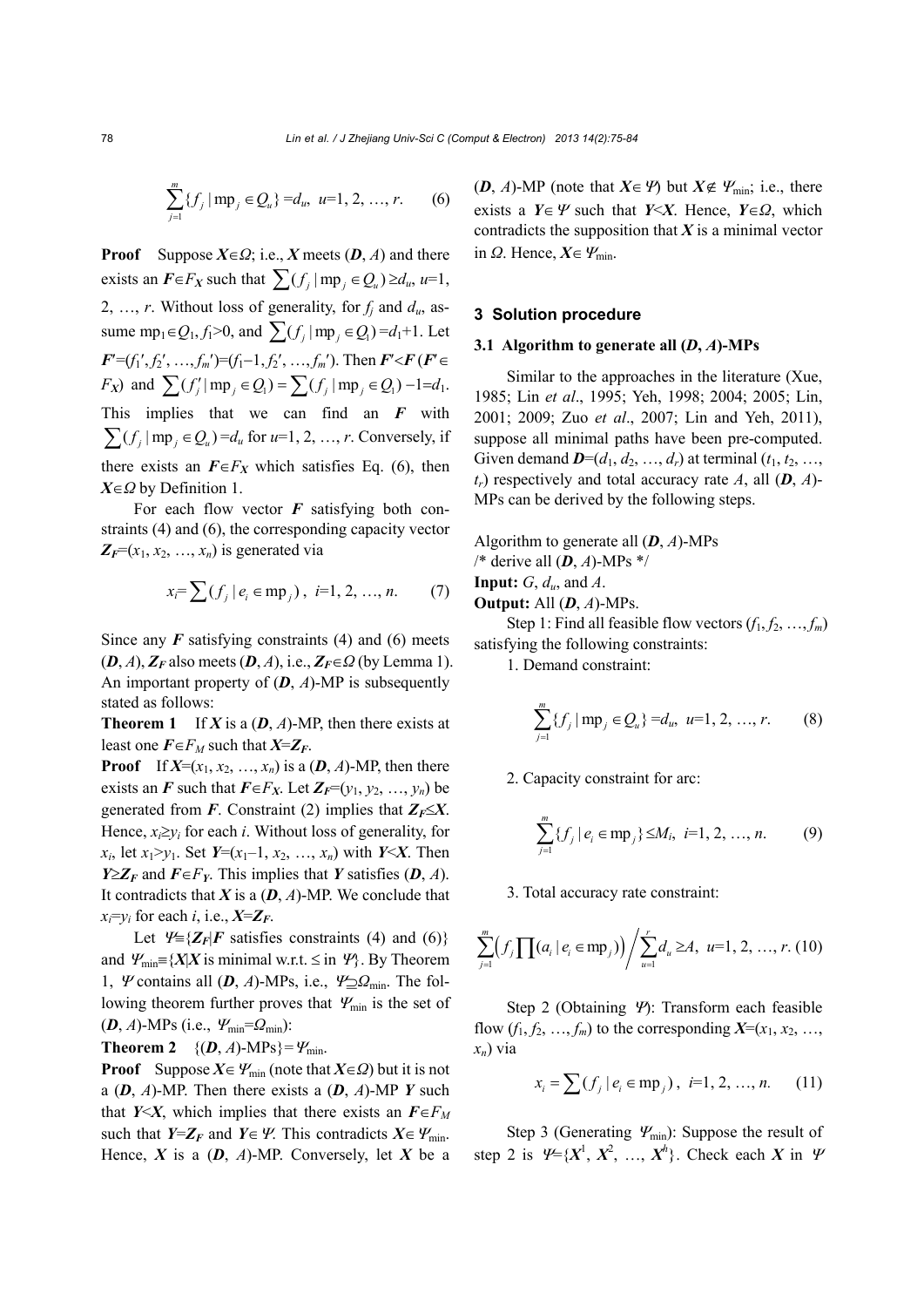whether it is a  $(D, A)$ -MP or not by the following procedures:

**Initialization:**  $I = \emptyset$  /\* *I* is the stack which stores the index of each non-minimal one after checking \*/

```
1 for i=1 to h and i \notin I2 for j=i+1 to h and j \notin I3 if X^i > X^j then
4 I=I\cup{i} /* X^i is not a (D, A)-MP and go to line 9 */
5 else if X^i \leq X^j then
6 I=I\cup{j} /* X<sup>j</sup> is not a (D, A)-MP and go to line 7 */
7 end if
8 j=j+1 
9 end for
10 i=i+1 
11 X^i is a (D, A)-MP
12 end for
```
In step 1, we find all feasible *F* fulfilling demand constraint (8), capacity constraint (9), and total accuracy rate constraint (10). Hence, each feasible solution  $\vec{F}$  is transformed to  $\vec{X}$  according to Eq. (11) in step 2. Each such *X* is a candidate of  $(D, A)$ -MP. Finally in step 3, the comparison rule (lines  $1-12$ ) is used to delete the non-minimal *X*. The remaining *X*'s are (*D*, *A*)-MPs.

#### **3.2 RSDP algorithm**

Suppose  $X^1, X^2, \ldots, X^q$  are all  $(D, A)$ -MPs. To calculate  $R_{D,A}$ , set  $B_i = \{X | X \ge X^i\}$ ,  $i=1, 2, ..., q$ . Then,

$$
R_{D,A} = \Pr\{\bigcup_{i=1}^{q} B_i\}.
$$
 (12)

The value  $Pr\{\bigcup_{i=1}^{q} B_i\}$  can be computed by applying the RSDP algorithm (Hudson and Kapur, 1985; Yarlagadda and Hershey, 1991; Zuo *et al*., 2007; Lin, 2010; Lin and Yeh, 2011), the inclusion-exclusion rule (Lin, 2001; 2002; 2009; 2010), the disjoint-event method (Hudson and Kapur, 1985; Yarlagadda and Hershey, 1991), or state-space decomposition (Amer, 1982; Aven, 1985; Alexopoulos, 1995; Lin *et al*., 1995). Note that  $Pr{X = Y} = \prod_{i=1}^{n} Pr{x_i = y_i}$  and

$$
\Pr\{X \geq Y\} = \prod_{i=1}^n \Pr\{x_i \geq y_i\}.
$$

Since all (*D*, *A*)-MPs have been found in Section 3.1, the RSDP algorithm is applied to derive the system reliability. The system reliability is the union of events where the capacity vector is greater than or

equal to at least one of (*D*, *A*)-MPs. The RSDP algorithm is a recursive algorithm combined by the sumof-disjoint-product principle (Zuo *et al*., 2007). In this algorithm, a maximum operator,  $\Theta$ , is defined as

$$
X^{1,2} = X^1 \oplus X^2 = \max(x_i^1, x_i^2), \ i=1, 2, ..., n. \quad (13)
$$

For example, suppose  $X^1 = (1, 0, 1, 1, 0, 0, 1, 1)$ and  $X^2 = (0, 0, 2, 0, 0, 0, 2, 2)$ . By Eq. (13),  $X^{1,2} = X^1 \oplus X^2$  $=(\max(1, 0), \max(0, 0), \max(1, 2), \max(1, 0), \max(0,$ 0), max $(0, 0)$ , max $(1, 2)$ , max $(1, 2)$ )= $(1, 0, 2, 1, 0, 0, 2, 1)$ 2). The following pseudo-code procedure summarizes the RSDP algorithm.

#### RSDP algorithm

```
/* Compute system reliability R_{D,A}=Pr{\bigcup_{i=1}^{q} B_i } */
     function SR=RSDP(X^1, X^2, ..., X^q)/* Input q (D, A)-MPs */ 
     for i=1:q
        if i==1 
              R_{D,A}=Pr(X≥X<sup>i</sup>)
        else 
              Temp R_{D,A}<sup>1</sup>=Pr(X≥X<sup>i</sup>) /* Temporary R_{D,A}<sup>*</sup>/
        if i==2 
              Temp R_{D,A}\_2 = \Pr(X \ge \max(X^1, X^i))\chi^* max(X^1, X^i) = X^1 \oplus X^i *else 
             for i=1:i-1X^j=max(X^j, X^i) /* max(X^j, X^i)=X^j\oplusX^i */
             end for 
              q=q–1 
              Temp R_{D,A} 2=RSDP(X^1, X^2, ..., X^q)
                /* Execute recursive procedure */ 
        end if 
     end for 
     R_{\textit{D,A}} = R_{\textit{D,A}} + \text{Temp } R_{\textit{D,A}} - 1 - \text{Temp } R_{\textit{D,A}} - 2/* Return the system reliability */
```
#### **4 Numerical examples**

#### **4.1 A benchmark network**

The benchmark network shown in Fig. 1 is used to illustrate the proposed method. Table 1 lists the edge data including capacity, probability, and accuracy rate. In this example, it is known that  $n=9$ . We list all minimal paths for two terminals,  $t_1$  and  $t_2$ , in the following order:

For  $t_1$ : mp<sub>1</sub>={ $a_1$ ,  $a_2$ }, mp<sub>2</sub>={ $a_1$ ,  $a_4$ ,  $a_5$ }, mp<sub>3</sub>={ $a_7$ ,  $a_5$ .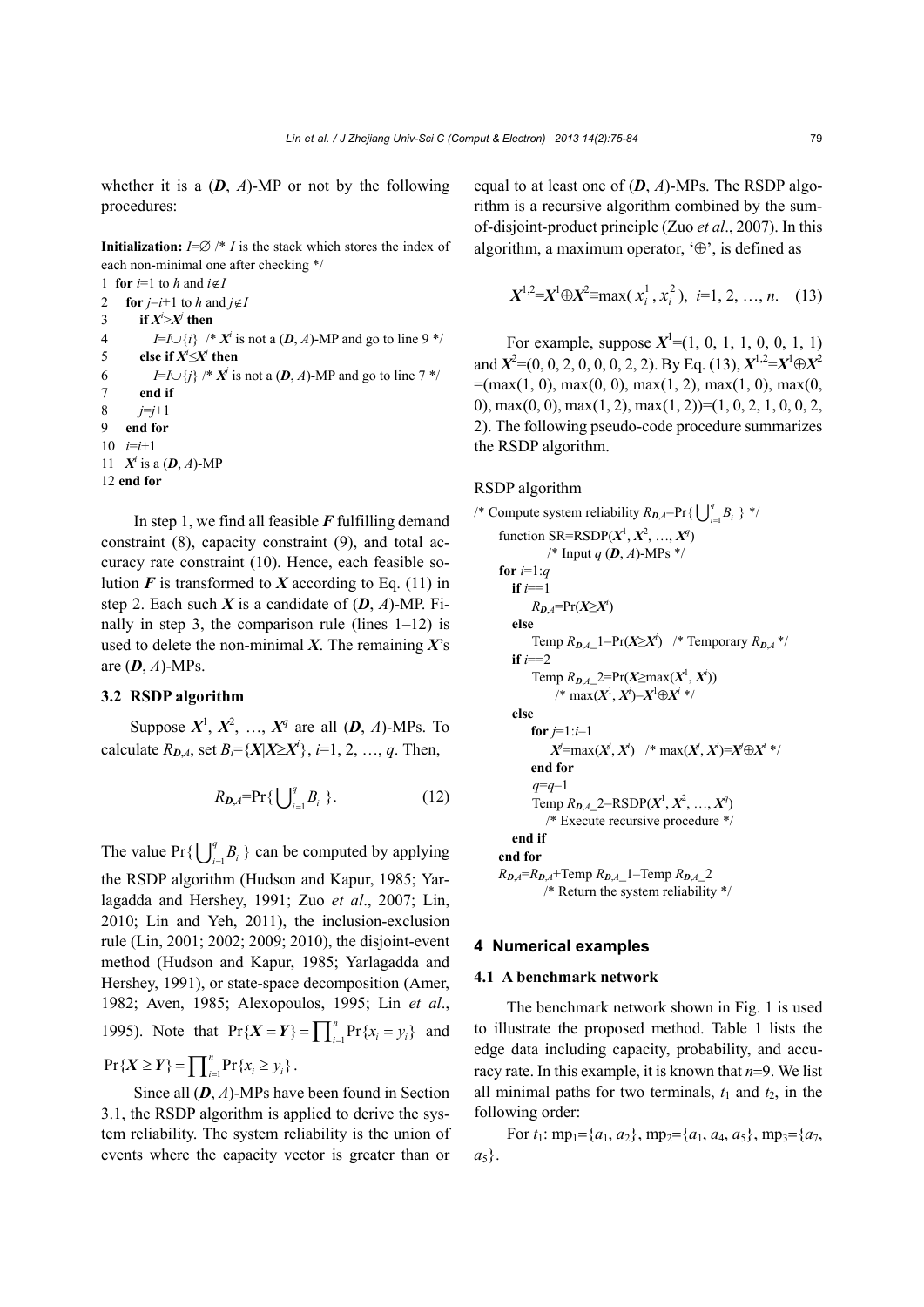For  $t_2$ : mp<sub>4</sub>={ $a_1$ ,  $a_2$ ,  $a_3$ }, mp<sub>5</sub>={ $a_1$ ,  $a_2$ ,  $a_6$ ,  $a_9$ },  $mp_6 = {a_1, a_4, a_5, a_3}, mp_7 = {a_1, a_4, a_5, a_6, a_9}, mp_8 = {a_1, a_1, a_1, a_2, a_1, a_2, a_3}$  $a_4$ ,  $a_8$ ,  $a_9$ }, mp<sub>9</sub>={ $a_7$ ,  $a_5$ ,  $a_3$ }, mp<sub>10</sub>={ $a_7$ ,  $a_5$ ,  $a_6$ ,  $a_9$ },  $mp_{11}=\{a_7, a_8, a_9\}.$ 



**Fig. 1 A benchmark network** 

**Table 1 Data of edges in Fig. 1**

| Edge           | Accuracy | Probability      |      |                             |          |                  |  |
|----------------|----------|------------------|------|-----------------------------|----------|------------------|--|
|                | rate     | $\boldsymbol{0}$ |      | 1 Mbps 2 Mbps 3 Mbps 4 Mbps |          |                  |  |
| e <sub>1</sub> | 0.98     | 0.05             | 0.05 | 0.1                         | 0.25     | 0.55             |  |
| e <sub>2</sub> | 0.97     | 0.05             | 0.05 | 0.2                         | 0.7      | $\theta$         |  |
| e <sub>3</sub> | 0.99     | 0.1              | 0.1  | 0.1                         | 0.1      | 0.6              |  |
| $e_4$          | 0.99     | 0.05             | 0.2  | 0.75                        | $\theta$ | $\overline{0}$   |  |
| e <sub>5</sub> | 0.94     | 0.1              | 0.1  | 0.1                         | 0.7      | $\boldsymbol{0}$ |  |
| e <sub>6</sub> | 0.96     | 0.1              | 0.1  | 0.8                         | $\theta$ | $\theta$         |  |
| $e_7$          | 0.98     | 0.05             | 0.05 | 0.2                         | 0.7      | $\overline{0}$   |  |
| $e_8$          | 0.98     | 0.1              | 0.1  | 0.1                         | 0.7      | $\theta$         |  |
| e9             | 0.99     | 0.05             | 0.05 | 0.15                        | 0.2      | 0.55             |  |

For the case  $D=(d_1, d_2)=(2, 3)$  and  $A=0.935$ , the system reliability  $R_{D,A}$  can be calculated using the following steps.

Step 1: Find all feasible flows  $\vec{F} = (f_1, f_2, f_3, f_4, f_5,$  $f_6$ ,  $f_7$ ,  $f_8$ ,  $f_9$ ,  $f_{10}$ ,  $f_{11}$ ) with the following constraints:

$$
f_1+f_2+f_3=2, f_4+f_5+f_6+f_7+f_8+f_9+f_{10}+f_{11}=3.
$$
 (14)  
\n
$$
f_1+f_2+f_4+f_5+f_6+f_7+f_8\le4,
$$
  
\n
$$
f_1+f_4+f_5\le3, f_4+f_6+f_9\le4,
$$
  
\n
$$
f_2+f_6+f_7+f_8\le2, f_2+f_3+f_6+f_7+f_9+f_{10}\le3,
$$
  
\n
$$
f_5+f_7+f_{10}\le2, f_3+f_9+f_{10}+f_{11}\le3,
$$
  
\n
$$
f_8+f_{11}\le3, f_5+f_7+f_8+f_{10}+f_{11}\le4.
$$
 (15)

$$
0.9506f_1 + 0.912f_2 + 0.9212f_3 + 0.95 \times 0.9411f_4
$$
  
+0.9035f\_5 + 0.9029f\_6 + 0.8668f\_7 + 0.9413f\_8  
+0.912f\_9 + 0.8755f\_{10} + 0.9508f\_{11}  
\ge 5 \times 0.935 = 4.675. (16)

Table 2 shows the 40 feasible flow vectors.

Step 2: Transform each solution  $\vec{F}$  into  $\vec{X} = (x_1, x_2, x_3)$ *x*3, *x*4, *x*5, *x*6, *x*7, *x*8, *x*9) via

$$
x_1=f_1+f_2+f_4+f_5+f_6+f_7+f_8, x_2=f_1+f_4+f_5,x_3=f_4+f_6+f_9, x_4=f_2+f_6+f_7+f_8,x_5=f_2+f_3+f_6+f_7+f_9+f_{10}, x_6=f_5+f_7+f_{10},x_7=f_3+f_9+f_{10}+f_{11}, x_8=f_8+f_{11}, x_9=f_5+f_7+f_8+f_{10}+f_{11}.
$$
\n(17)

Table 2 lists the results after transformation.

Step 3: Remove those non-minimal ones in  $\Psi$  to obtain  $\varPsi_{\min}$ .

$$
I=\varnothing
$$
  
\n $i=1$   
\n $j=2$   
\n $X^2 \ge X^1$ , and  $X^1 \ge X^2$  or  $X^1 = X^2$   
\n $j=3$   
\n $X^3 \ge X^1$ , and  $X^1 \ge X^3$  or  $X^1 = X^3$   
\n $j=4$   
\n $X^4 = (2, 0, 0, 2, 2, 0, 3, 3, 2) > X^1 = (2, 0, 0, 2, 2, 0, 3, 3, 1)$ .  
\nThus,  $X^4$  is not a  $(D, A)$ -MP and  $I=4$ .  
\n $j=5$ ...

END

Since 40 feasible *X* need to be checked whether they are  $(D, A)$ -MP or not, step 3 will be executed at most  $40<sup>2</sup>$  times. We show only three repeats to explain the process of removing non-minimal *X*. There are totally 18 (*D*, *A*)-MPs after the comparison step. The final result is summarized in Table 2. Subsequently, the system reliability  $R_{D,A}$ =Pr{ $\bigcup_{i=1}^{18} B_i$ } is 0.6465 by applying the RSDP algorithm.

#### **4.2 A large-scale case study at Taiwan**

We employ a practical computer network, the TANet with 30 edges (Fig. 2), to demonstrate the utility of the proposed approach for assessing larger stochastic computer networks. The TANet is the backbone network, connecting all educational and academic organizations in Taiwan. Consider the case where NTU is the source and NSYSU and NTTU are two terminals. In this example, each edge is composed of several Optical Carrier 18 (OC-18) physical lines and each physical line provides two possible capacities, 1 Gbps (Gb/s) and 0 bps (bit/s). Since the lines are provided by different suppliers, the capacity of each edge follows a distinct probability distribution. For instance, *ei* is an edge combined by *v* independent physical lines where each line can provide 1 Gbps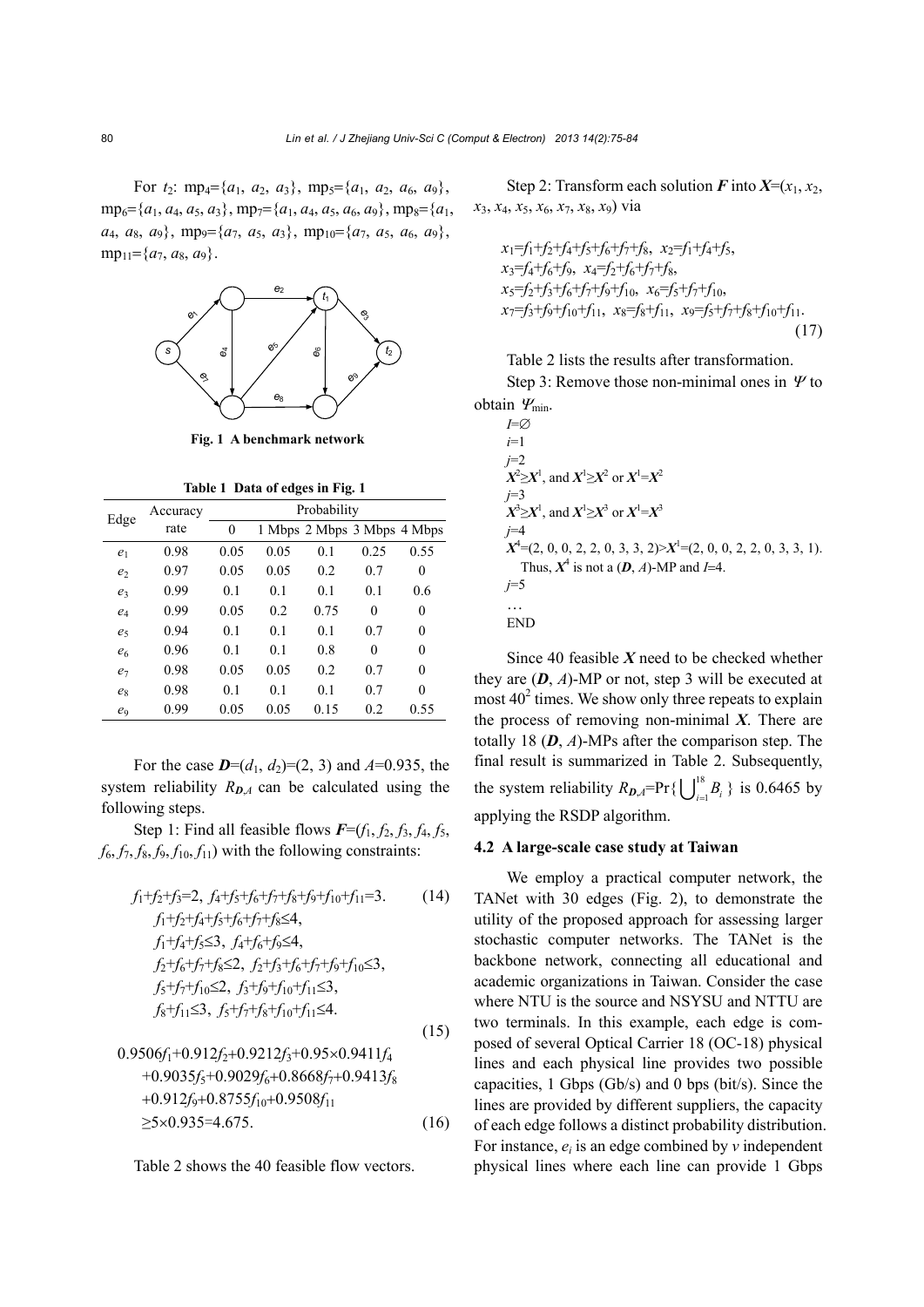| Step 1: $(f_1, f_2, f_3, f_4, f_5, f_6, f_7, f_8, f_9, f_{10}, f_{11})$ | Step 2: $(x_1, x_2, x_3, x_4, x_5, x_6, x_7, x_8, x_9)$ | Step 3: $(D, A)$ -MP? | Remark                                 |
|-------------------------------------------------------------------------|---------------------------------------------------------|-----------------------|----------------------------------------|
| (0, 0, 2, 0, 0, 0, 0, 2, 0, 0, 1)                                       | (2, 0, 0, 2, 2, 0, 3, 3, 1)                             | Yes                   |                                        |
| (0, 0, 2, 1, 0, 0, 0, 1, 0, 0, 1)                                       | (2, 1, 1, 1, 2, 0, 3, 2, 1)                             | Yes                   |                                        |
| (0, 0, 2, 2, 0, 0, 0, 0, 0, 0, 1)                                       | (2, 2, 2, 0, 2, 0, 3, 1, 1)                             | Yes                   |                                        |
| (0, 1, 1, 0, 0, 0, 0, 1, 0, 0, 2)                                       | (2, 0, 0, 2, 2, 0, 3, 3, 2)                             |                       | $X^4 > X^1$                            |
| (0, 1, 1, 1, 0, 0, 0, 0, 0, 0, 2)                                       | (2, 1, 1, 1, 2, 0, 3, 2, 2)                             |                       | $X^5 > X^2$                            |
| (0, 2, 0, 0, 0, 0, 0, 0, 0, 0, 3)                                       | (2, 0, 0, 2, 2, 0, 3, 3, 3)                             |                       | $X^6>\!\!\!\!\!\!\!\!\!X^1$            |
| (1, 0, 1, 0, 0, 0, 0, 1, 0, 0, 2)                                       | (2, 1, 0, 1, 1, 0, 3, 3, 2)                             | Yes                   |                                        |
| (1, 0, 1, 0, 0, 0, 0, 1, 1, 0, 1)                                       | (2, 1, 1, 1, 2, 0, 3, 2, 1)                             |                       | $X\!\!\!{}^8\!\!\!>\!\!X\!\!\!{}^1$    |
| (1, 0, 1, 0, 0, 0, 0, 2, 0, 0, 1)                                       | (3, 1, 0, 2, 1, 0, 2, 3, 1)                             | Yes                   |                                        |
| (1, 0, 1, 0, 0, 1, 0, 0, 0, 0, 2)                                       | (2, 1, 1, 1, 2, 0, 3, 2, 2)                             |                       |                                        |
| (1, 0, 1, 0, 1, 0, 0, 0, 0, 0, 2)                                       | (2, 2, 0, 0, 1, 1, 3, 2, 3)                             | Yes                   |                                        |
| (1, 0, 1, 1, 0, 0, 0, 0, 0, 0, 2)                                       | (2, 2, 1, 0, 1, 0, 3, 2, 2)                             | Yes                   |                                        |
| (1, 0, 1, 1, 0, 0, 0, 0, 1, 0, 1)                                       | (2, 2, 2, 0, 2, 0, 3, 1, 1)                             |                       | $X^{13}\!\!\geq\!\! X^3$               |
| (1, 0, 1, 1, 0, 0, 0, 1, 0, 0, 1)                                       | (3, 2, 1, 1, 1, 0, 2, 2, 1)                             | Yes                   |                                        |
| (1, 0, 1, 1, 0, 0, 0, 2, 0, 0, 0)                                       | (4, 2, 1, 2, 1, 0, 1, 2, 0)                             | Yes                   |                                        |
| (1, 0, 1, 2, 0, 0, 0, 0, 0, 0, 1)                                       | (3, 3, 2, 0, 1, 0, 2, 1, 1)                             | Yes                   |                                        |
| (1, 0, 1, 2, 0, 0, 0, 1, 0, 0, 0)                                       | (4, 3, 2, 1, 1, 0, 1, 1, 0)                             | Yes                   |                                        |
| (1, 1, 0, 0, 0, 0, 0, 0, 0, 0, 3)                                       | (2, 1, 0, 1, 1, 0, 3, 3, 3)                             |                       |                                        |
| (1, 1, 0, 0, 0, 0, 0, 0, 1, 0, 2)                                       | (2, 1, 1, 1, 2, 0, 3, 2, 2)                             |                       |                                        |
| (1, 1, 0, 0, 0, 0, 0, 1, 0, 0, 2)                                       | (3, 1, 0, 2, 1, 0, 2, 3, 2)                             |                       | $X^{20}\!\!\!\!\!\!\!\!\!\nearrow X^9$ |
| (1, 1, 0, 1, 0, 0, 0, 0, 0, 0, 2)                                       | (3, 2, 1, 1, 1, 0, 2, 2, 2)                             |                       | $X^{21}\!\!\!>\!\!X^9$                 |
| (1, 1, 0, 1, 0, 0, 0, 1, 0, 0, 1)                                       | (4, 2, 1, 2, 1, 0, 1, 2, 1)                             |                       | $X^{22} > X^{15}$                      |
| (1, 1, 0, 2, 0, 0, 0, 0, 0, 0, 1)                                       | (4, 3, 2, 1, 1, 0, 1, 1, 1)                             |                       | $X^{23} > X^{17}$                      |
| (2, 0, 0, 0, 0, 0, 0, 0, 0, 0, 3)                                       | (2, 2, 0, 0, 0, 0, 3, 3, 3)                             | Yes                   |                                        |
| (2, 0, 0, 0, 0, 0, 0, 0, 0, 1, 2)                                       | (2, 2, 0, 0, 1, 1, 3, 2, 3)                             |                       | $X^{25} \geq X^{11}$                   |
| (2, 0, 0, 0, 0, 0, 0, 0, 1, 0, 2)                                       | (2, 2, 1, 0, 1, 0, 3, 2, 2)                             |                       | $X^{26}\!\!\geq\!\! X^{12}$            |
| (2, 0, 0, 0, 0, 0, 0, 0, 2, 0, 1)                                       | (2, 2, 2, 0, 2, 0, 3, 1, 1)                             |                       | $X^{27}\!\!\geq\!\! X^3$               |
| (2, 0, 0, 0, 0, 0, 0, 1, 0, 0, 2)                                       | (3, 2, 0, 1, 0, 0, 2, 3, 2)                             | Yes                   |                                        |
| (2, 0, 0, 0, 0, 0, 0, 1, 1, 0, 1)                                       | (3, 2, 1, 1, 1, 0, 2, 2, 1)                             |                       | $X^{29} \geq X^{14}$                   |
| (2, 0, 0, 0, 0, 0, 0, 2, 0, 0, 1)                                       | (4, 2, 0, 2, 0, 0, 1, 3, 1)                             | Yes                   |                                        |
| (2, 0, 0, 0, 0, 0, 0, 2, 1, 0, 0)                                       | (4, 2, 1, 2, 1, 0, 1, 2, 0)                             |                       | $X^{31} \geq X^{15}$                   |
| (2, 0, 0, 0, 0, 1, 0, 0, 0, 0, 2)                                       | (3, 2, 1, 1, 1, 0, 2, 2, 2)                             |                       | $X^{32}>\chi^9$                        |
| (2, 0, 0, 0, 0, 1, 0, 1, 0, 0, 1)                                       | (4, 2, 1, 2, 1, 0, 1, 2, 1)                             |                       | $X^{33} > X^{15}$                      |
| (2, 0, 0, 0, 1, 0, 0, 0, 0, 0, 2)                                       | (3, 3, 0, 0, 0, 1, 2, 2, 3)                             | Yes                   |                                        |
| (2, 0, 0, 0, 1, 0, 0, 1, 0, 0, 1)                                       | (4, 3, 0, 1, 0, 1, 1, 2, 2)                             | Yes                   |                                        |
| (2, 0, 0, 1, 0, 0, 0, 0, 0, 0, 2)                                       | (3, 3, 1, 0, 0, 0, 2, 2, 2)                             | Yes                   |                                        |
| (2, 0, 0, 1, 0, 0, 0, 0, 1, 0, 1)                                       | (3, 3, 2, 0, 1, 0, 2, 1, 1)                             |                       | $X^{37} \geq X^{16}$                   |
| (2, 0, 0, 1, 0, 0, 0, 1, 0, 0, 1)                                       | (4, 3, 1, 1, 0, 0, 1, 2, 1)                             | Yes                   |                                        |
| (2, 0, 0, 1, 0, 0, 0, 1, 1, 0, 0)                                       | (4, 3, 2, 1, 1, 0, 1, 1, 0)                             |                       | $X^{39} > X^{17}$                      |
| (2, 0, 0, 1, 0, 1, 0, 0, 0, 0, 1)                                       | (4, 3, 2, 1, 1, 0, 1, 1, 1)                             |                       | $X^{40} > X^{17}$                      |

**Table 2 Results of each step for Example 1** 

with probability *p*. Thus, the probability that *ei* provides *w* Gbps is  $C_w^v p^v (1-p)^{v-w}$ . Both the capacity and accuracy rate of each edge are given in Table 3. For the case where the TANet has to preserve a minimal service level that delivers to NSYSU at least 5 Gbps of data and NTTU at least 3 Gbps of data, the

system reliability for  $D=(5, 3)$  and  $A=0.86$  can be evaluated using the proposed solution procedure. Fifty-two solutions are generated from steps 1 and 2, and only 10 (*D*, *A*)-MPs are obtained from step 3. The system reliability  $R_{D,A}$  calculated by the RSDP algorithm is 0.6081.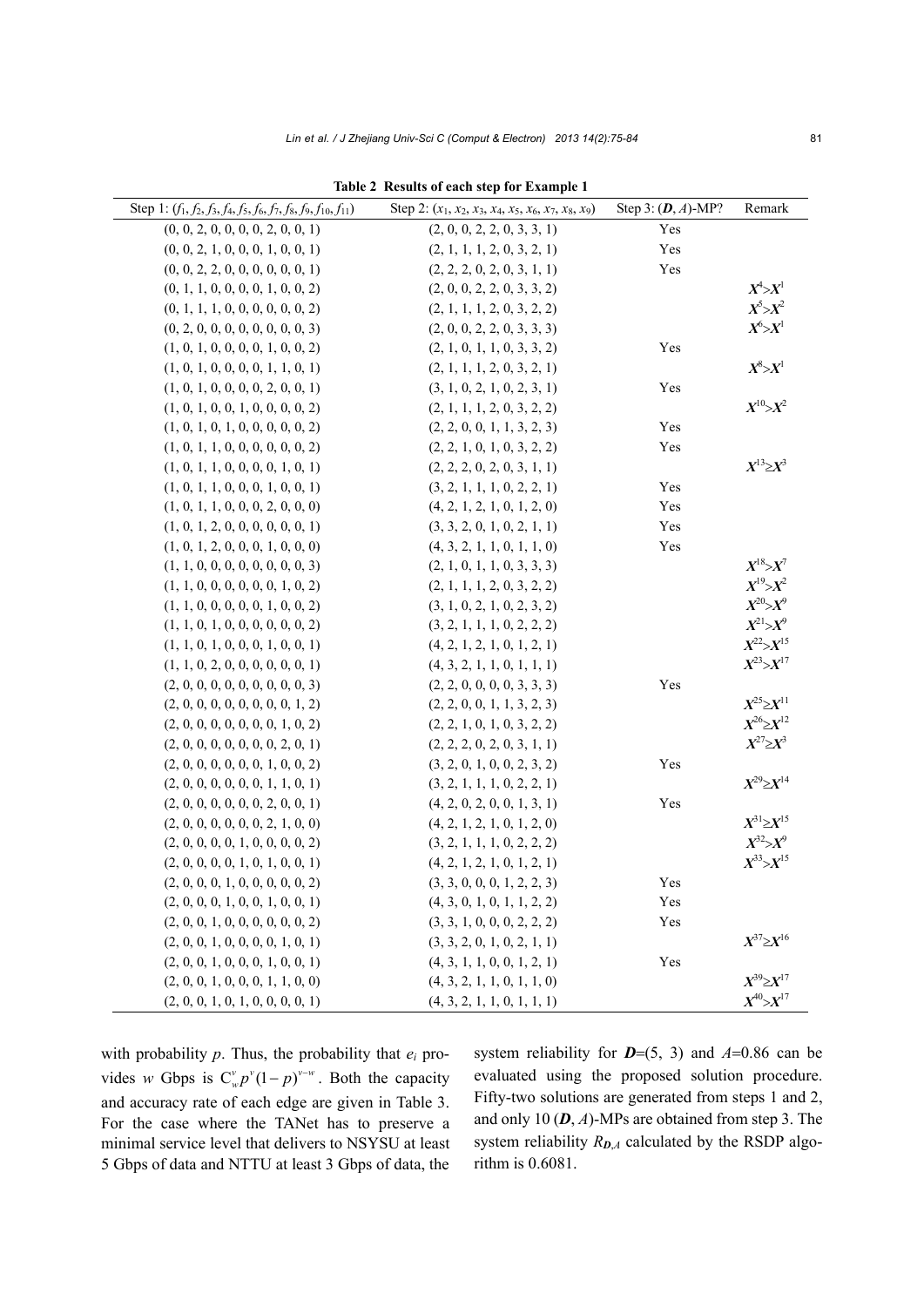

**Fig. 2 Taiwan Academic Network (TANet)**

# **5 Computational complexity analysis for generating all (***D***,** *A***)-MPs**

The storage and computational time complexity of the proposed algorithm are analyzed.

### **5.1 Storage complexity**

For each demand at terminal *tu*, the number of feasible solutions satisfying  $\sum_{j=1}^{m} {f_j \mid mp_j \in Q_u} = d_u$ is bounded by  $\left( \left| \mathcal{Q}_u \right| + d_u - 1 \right)$ , *u*  $|Q_u| + d$  $\begin{pmatrix} |Q_u| + d_u - 1 \\ d_u \end{pmatrix}$ , where  $|Q_u|$  is the number of minimal paths in  $Q_u$ . Hence, the total number of feasible solutions of constraints (8)–(10) is bounded by  $\prod_{u=1}^{r} \left( \frac{|Q_u| + d_u - 1}{d_u} \right)$ .  $u=1$   $u_u$  $Q_u$  + d  $\prod_{u=1}^{r} \left( \frac{|Q_u| + d_u - 1}{d_u} \right)$ . It requires at most 1  $\int_{\mathbb{T}}(|Q_u|+d_u-1)$  $u=1$   $u_u$  $Q_u$  + *d*  $\prod_{u=1}^{r} \left( \left| \mathcal{Q}_{u} \right| + d_{u} - 1 \right)$  storage space to execute the

| Table 3 Data of edges in Fig. 2 |  |  |  |
|---------------------------------|--|--|--|
|---------------------------------|--|--|--|

|                    | Accuracy rate | Probability    |          |          |                   |                   |                   |
|--------------------|---------------|----------------|----------|----------|-------------------|-------------------|-------------------|
| Edge               |               | $\overline{0}$ | 1 Gbps   | 2 Gbps   | $3~\mathrm{Gbps}$ | $4~\mathrm{Gbps}$ | $5~\mathrm{Gbps}$ |
| $e_1$              | 0.99          | 0.000064       | 0.004608 | 0.110592 | 0.884736          | 0.000000          | 0.000000          |
| $\mathfrak{e}_2$   | 0.99          | 0.000343       | 0.013671 | 0.181629 | 0.804357          | 0.000000          | 0.000000          |
| $e_3$              | 0.98          | 0.000100       | 0.003600 | 0.048600 | 0.291600          | 0.656100          | 0.000000          |
| $e_4$              | 0.95          | 0.000041       | 0.001884 | 0.032502 | 0.249180          | 0.716393          | 0.000000          |
| e <sub>5</sub>     | 0.96          | 0.000216       | 0.010152 | 0.159048 | 0.830584          | 0.000000          | 0.000000          |
| $\boldsymbol{e}_6$ | 0.99          | 0.000125       | 0.007125 | 0.135375 | 0.857375          | 0.000000          | 0.000000          |
| $e_7$              | 0.99          | 0.001000       | 0.027000 | 0.243000 | 0.729000          | 0.000000          | 0.000000          |
| $\mathfrak{e}_8$   | 0.97          | 0.000008       | 0.001176 | 0.057624 | 0.941192          | 0.000000          | 0.000000          |
| $e_9$              | 0.97          | 0.000064       | 0.004608 | 0.110592 | 0.884736          | 0.000000          | 0.000000          |
| $e_{10}$           | 0.98          | 0.000027       | 0.002619 | 0.084681 | 0.912673          | 0.000000          | 0.000000          |
| $e_{11}$           | 0.98          | 0.000064       | 0.004608 | 0.110592 | 0.884736          | 0.000000          | 0.000000          |
| $e_{12}$           | 0.99          | 0.000343       | 0.013671 | 0.181629 | 0.804357          | 0.000000          | 0.000000          |
| $e_{13}$           | 0.99          | 0.000125       | 0.007125 | 0.135375 | 0.857375          | 0.000000          | 0.000000          |
| $e_{14}$           | 0.99          | 0.000010       | 0.000450 | 0.008100 | 0.072900          | 0.328050          | 0.590490          |
| $e_{15}$           | 0.98          | 0.000125       | 0.007125 | 0.135375 | 0.857375          | 0.000000          | 0.000000          |
| $e_{16}$           | 0.99          | 0.000024       | 0.001276 | 0.025428 | 0.225220          | 0.748052          | 0.000000          |
| $e_{17}$           | 0.99          | 0.000008       | 0.001176 | 0.057624 | 0.941192          | 0.000000          | 0.000000          |
| $e_{18}$           | 0.98          | 0.000024       | 0.001276 | 0.025428 | 0.225220          | 0.748052          | 0.000000          |
| $e_{19}$           | 0.99          | 0.000003       | 0.000188 | 0.004334 | 0.049836          | 0.286557          | 0.659082          |
| $e_{20}$           | 0.97          | 0.000003       | 0.000188 | 0.004334 | 0.049836          | 0.286557          | 0.659082          |
| $e_{21}$           | 0.97          | 0.000003       | 0.000188 | 0.004334 | 0.049836          | 0.286557          | 0.659082          |
| $e_{22}$           | 0.98          | 0.008100       | 0.163800 | 0.828100 | 0.000000          | 0.000000          | 0.000000          |
| $e_{23}$           | 0.98          | 0.002500       | 0.095000 | 0.902500 | 0.000000          | 0.000000          | 0.000000          |
| $e_{24}$           | 0.97          | 0.001600       | 0.076800 | 0.921600 | 0.000000          | 0.000000          | 0.000000          |
| $e_{25}$           | 0.95          | 0.003600       | 0.112800 | 0.883600 | 0.000000          | 0.000000          | 0.000000          |
| $e_{26}$           | 0.95          | 0.000125       | 0.007125 | 0.135375 | 0.857375          | 0.000000          | 0.000000          |
| $e_{27}$           | 0.95          | 0.000024       | 0.001276 | 0.025428 | 0.225220          | 0.748052          | 0.000000          |
| $e_{28}$           | 0.99          | 0.003600       | 0.112800 | 0.883600 | 0.000000          | 0.000000          | 0.000000          |
| $e_{29}$           | 0.99          | 0.000006       | 0.000475 | 0.013538 | 0.171475          | 0.814506          | 0.000000          |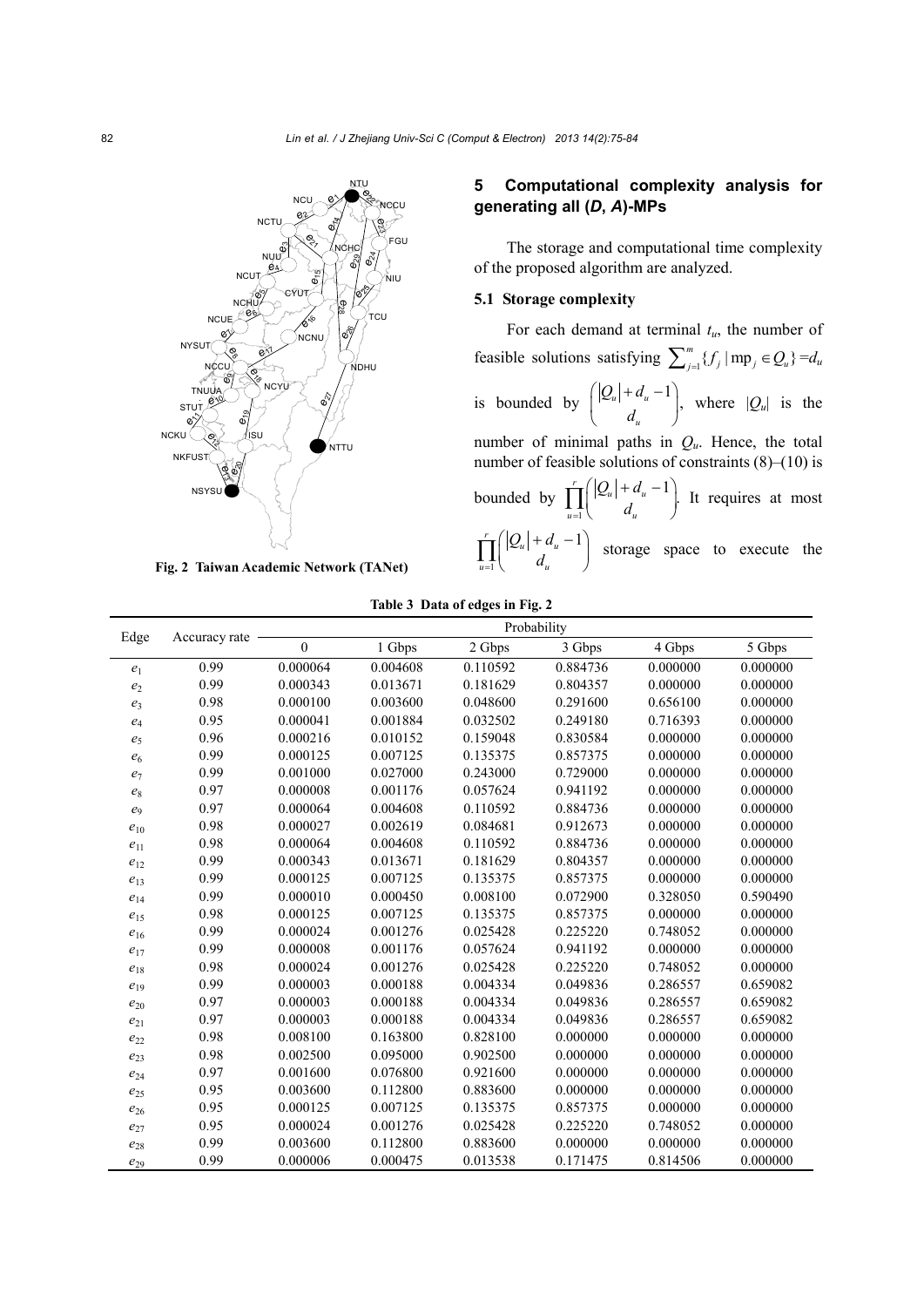proposed algorithm. Let *L*= 1  $\int_{\mathbf{T}}(|Q_u| + d_u - 1)$  $u=1$   $u_u$  $Q_u$  + d  $\prod_{u=1}^r \left( \frac{|Q_u| + d_u - 1}{d_u} \right)$  be the

maximum number of feasible flow solutions.

#### **5.2 Computational time complexity**

For step 1: In the worst case, each feasible solution of Eq.  $(8)$  takes  $O(m)$  time to test whether it satisfies  $\sum_{j=1}^{m} {f_j | e_i \in \text{mp}_j} \le M_i$  (constraint (9)) for each edge, and *O*(*mn*) time for all edges. Hence, it needs at most *O*(*mn*) time to check whether it satisfies the total accuracy rate (constraint (10)). Thus, we need at most *O*(*mnL*) time to generate all feasible solutions of constraints  $(8)$ – $(10)$ .

For step 2: Virtually,  $\sum_{j=1}^{m} {f_j | e_i \in mp_j}$  has been computed in constraint (9). So, we do not need any more time to execute step 2.

For step 3: It further needs to take at most *O*(*nL*) time to test each solution from step 3 whether it is minimal, and at most  $O(nL^2)$  time to check all solutions from step 3 in the worst case.

In sum, the computational time complexity of the proposed algorithm in the worst case is *O*(*mnL*)+  $O(nL^2) = O(nL^2)$  (Note that  $m = \sum_{u=1}^{r} |Q_u|$  is less than *L* in the first summand).

#### **6 Conclusions**

For a stochastic flow network with multiple terminals, this paper proposes an algorithm based on minimal paths to describe  $X$  and  $F$  for deriving all  $(D, A)$ -MPs. The system reliability  $R_{D,K}$ , the probability that the network fulfills both demand *D* and total accuracy rate *A*, can be computed in terms of all (*D*, *A*)-MPs by the RSDP. The proposed algorithm needs  $O(nL^2)$  time in the worst case.

It seems that applying repeatedly the algorithm proposed by Xue (1985) or Lin *et al.* (1995) is a straight way to calculate the system reliability for multiple terminals. Their approaches can evaluate  $R_u$ =Pr{*X*|there exists an  $F \in F_X$  which meets (*d<sub>u</sub>*, *A*)} for each terminal  $t_u$ . Then let  $R'_{D,A} \equiv \prod_{u=1}^r R_u$  be an approximate  $R_{D,A}$ . However, such a method is not reasonable by comparing the values of  $R'_{D,A}$  with  $R_{D,A}$ . For the benchmark example,  $R_{D,A} = R_1 R_2 = 0.8891 \times$ 

0.8520=0.7575 overestimates the true system reliability 0.6465.

Future research can extend the SCN to the overall-terminal problem. Transmission time is also an important issue for computer network systems. Hence, we can consider the time effects on each edge. In addition, considering the transmission cost and time together, it is also worth studying the system reliability under budget, time, and accuracy rate constraints.

#### **References**

- Alexopoulos, C., 1995. A note on state-space decomposition methods for analyzing stochastic flow networks. *IEEE Trans. Rel.*, **44**(2):354-357. [doi:10.1109/24.387394]
- Amer, P.D., 1982. A measurement center for the NBS local area computer network. *IEEE Trans. Comput.*, **C-31**(8): 723-729. [doi:10.1109/TC.1982.1676078]
- Aven, T., 1985. Reliability evaluation of multistate systems with multistate components. *IEEE Trans. Rel.*, **R-34**(5): 473-479. [doi:10.1109/TR.1985.5222235]
- Cheng, S.T., 1998. Topological optimization of a reliable communication network. *IEEE Trans. Rel.*, **47**(3):225- 233. [doi:10.1109/24.740489]
- Chlamtac, I., 1980. Issues in Design and Measurement of Local Area Networking. 6th Int. Computer Measurement Group Conf., p.32-34.
- Choi, B.Y., Park, J., Zhang, Z.L., 2003. Adaptive Random Sampling for Traffic Load Measurement. IEEE Int. Conf. on Communications, p.1552-1556. [doi:10.1109/ICC. 2003.1203863]
- Claffy, K.C., Polyzos, G.C., Braun, H.W., 1993. Application of Sampling Methodologies to Network Traffic Characterization. Proc. ACM SIGCOMM, p.194-203. [doi:10.1145/ 166237.166256]
- Feldmann, A., Greenberg, A., Reingold, N., Lund, C., Rexford, J., True, F., 2001. Deriving traffic demands for operational IP networks: methodology and experience. *IEEE/ ACM Trans. Network.*, **9**(3):265-279. [doi:10.1109/90. 929850]
- Ford, L.R., Fulkerson, D.R., 1962. Flow in Networks. Princeton University Press, USA.
- Huang, F.M., Lan, C.W., Yang, J.H., 2009. An optimal QoS-based Web service selection scheme. *Inf. Sci.*, **179**(19):3309-3322. [doi:10.1016/j.ins.2009.05.018]
- Hudson, J.C., Kapur, K.C., 1985. Reliability bounds for multistate systems with multistate components. *Oper. Res.*, **33**(1):153-160. [doi:10.1287/opre.33.1.153]
- Jain, R., Routhier, S.A., 1986. Packet trains: measurements and a new model for computer network traffic. *IEEE J. Sel. Areas Commun.*, **4**(6):986-995. [doi:10.1109/JSAC.1986. 1146410]
- Jane, C.C., Lin, J.S., Yuan, J., 1993. On reliability evaluation of a limited-flow network in terms of minimal cutsets. *IEEE Trans. Rel.*, **42**(3):354-361. [doi:10.1109/24.257